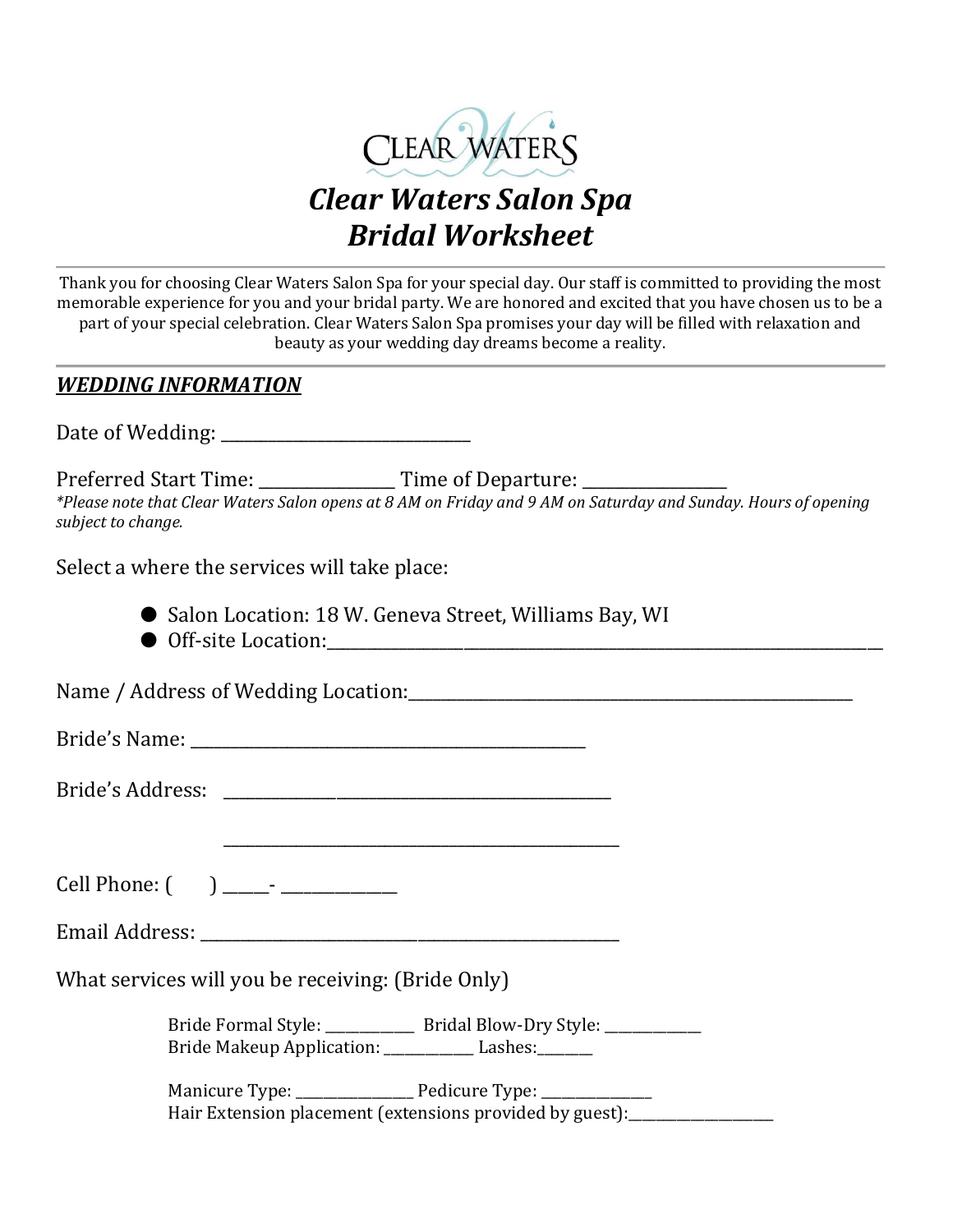#### Trial Run Appointments

We recommend a trial run to be scheduled 6 to 12 weeks prior to your wedding day. Please bring all accessories you will be wearing on your wedding day, such as your veil, hair jewelry etc. You should arrive with clean dry hair and a fresh lightly moisturized face (if having a trial make-up appointment). If you have any favorite make-up items please feel free to bring them however, we do have a full selection of professional Glo Skin Beauty products. The cost of your trial is \$180.00 (Hair & Makeup, lashes not included in price) is not included in any day of cost.

A trial gives you a sense of knowing everything will be just the way you envisioned it for your big day. A trial is highly recommended. We have found the trial not only puts the bride at ease but also makes time run much smoother on the wedding day. It also allows us to account for what your hair will do in respect to the style you have chosen, so if adjustments need to be made we can do them ahead of time. Please call to reserve your trial ahead of time so we can ensure that you will be with the same stylist as on your wedding day.

#### Bridal Party Information

(Only include information about the attendants requiring services in this wedding plan)

First & Last Name:

| Bridesmaid Formal Style: ______________ Blow-Dry Style: _____________    |  |
|--------------------------------------------------------------------------|--|
|                                                                          |  |
| Hair Extension placement (extensions provided by guest): _______________ |  |
|                                                                          |  |
| Bridesmaid Formal Style: _____________ Blow-Dry Style: ___________       |  |
| Makeup Application: ___________________ Lashes: ____________             |  |
| Hair Extension placement (extensions provided by guest): _______________ |  |
|                                                                          |  |
| Bridesmaid Formal Style: _____________ Blow-Dry Style: ____________      |  |
| Makeup Application: ____________________ Lashes: ____________            |  |
| Hair Extension placement (extensions provided by guest): _____________   |  |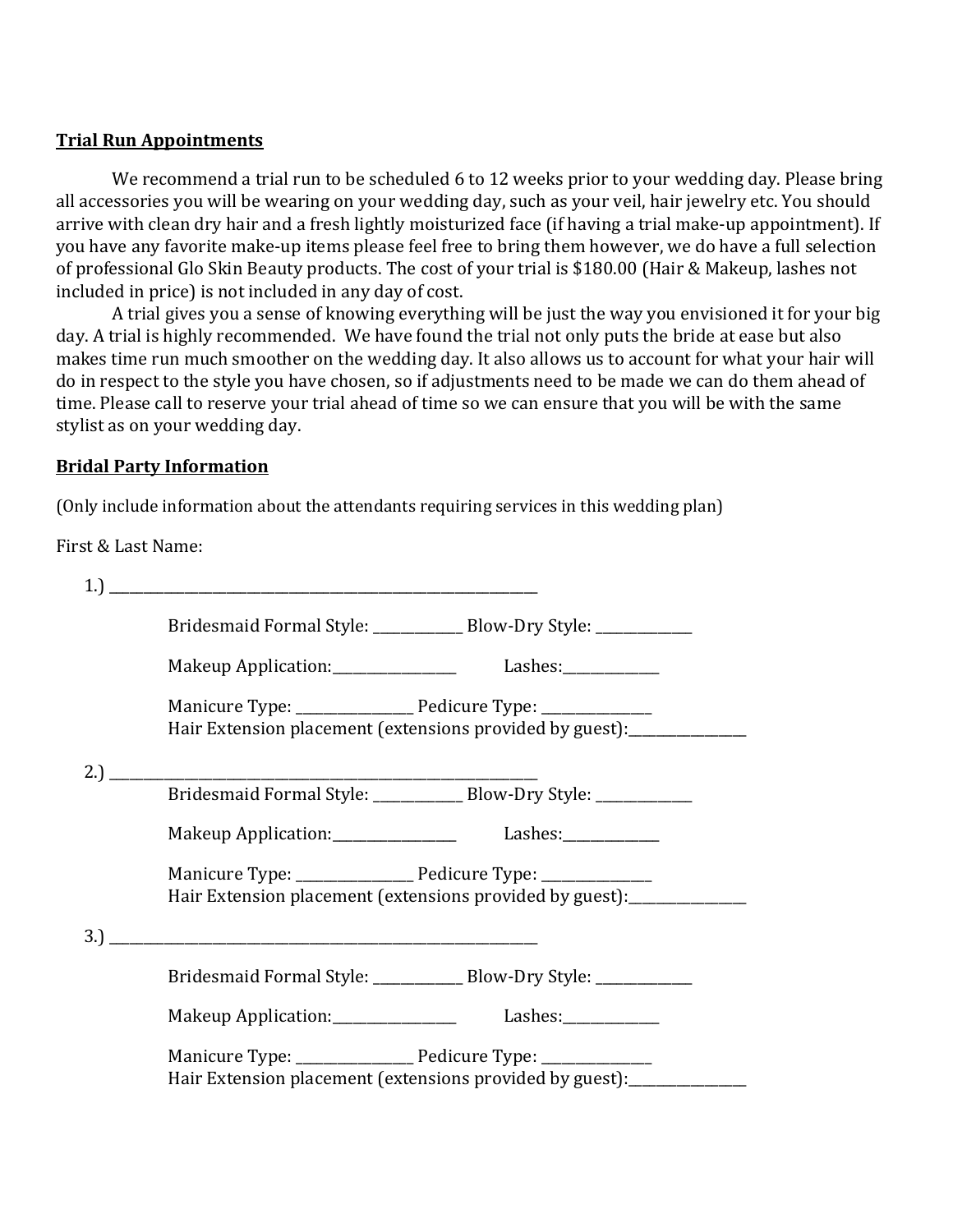#### Bridal Party Information Continued...

(Only include information about the attendants requiring services in this wedding plan)

| Bridesmaid Formal Style: ______________ Blow-Dry Style: ____________     |  |  |  |
|--------------------------------------------------------------------------|--|--|--|
| Makeup Application: ___________________ Lashes: ____________             |  |  |  |
|                                                                          |  |  |  |
| Hair Extension placement (extensions provided by guest): ________        |  |  |  |
|                                                                          |  |  |  |
| Bridesmaid Formal Style: _____________ Blow-Dry Style: ___________       |  |  |  |
| Makeup Application: __________________ Lashes: ___________               |  |  |  |
| Manicure Type: Pedicure Type: __________                                 |  |  |  |
| Hair Extension placement (extensions provided by guest): ________        |  |  |  |
|                                                                          |  |  |  |
| Bridesmaid Formal Style: _____________ Blow-Dry Style: ___________       |  |  |  |
| Makeup Application: _____________________ Lashes: ____________           |  |  |  |
| Manicure Type: Pedicure Type: ___________                                |  |  |  |
| Hair Extension placement (extensions provided by guest): _________       |  |  |  |
|                                                                          |  |  |  |
| Bridesmaid Formal Style: _____________ Blow-Dry Style: ___________       |  |  |  |
| Makeup Application: ___________________ Lashes: ____________             |  |  |  |
|                                                                          |  |  |  |
| Hair Extension placement (extensions provided by guest): _______________ |  |  |  |
|                                                                          |  |  |  |
| Bridesmaid Formal Style: ______________ Blow-Dry Style: ____________     |  |  |  |
| Makeup Application: _________________ Lashes: ___________                |  |  |  |
| Manicure Type: Pedicure Type: ___________                                |  |  |  |
| Hair Extension placement (extensions provided by guest): _______________ |  |  |  |

Bridal Party Information Continued...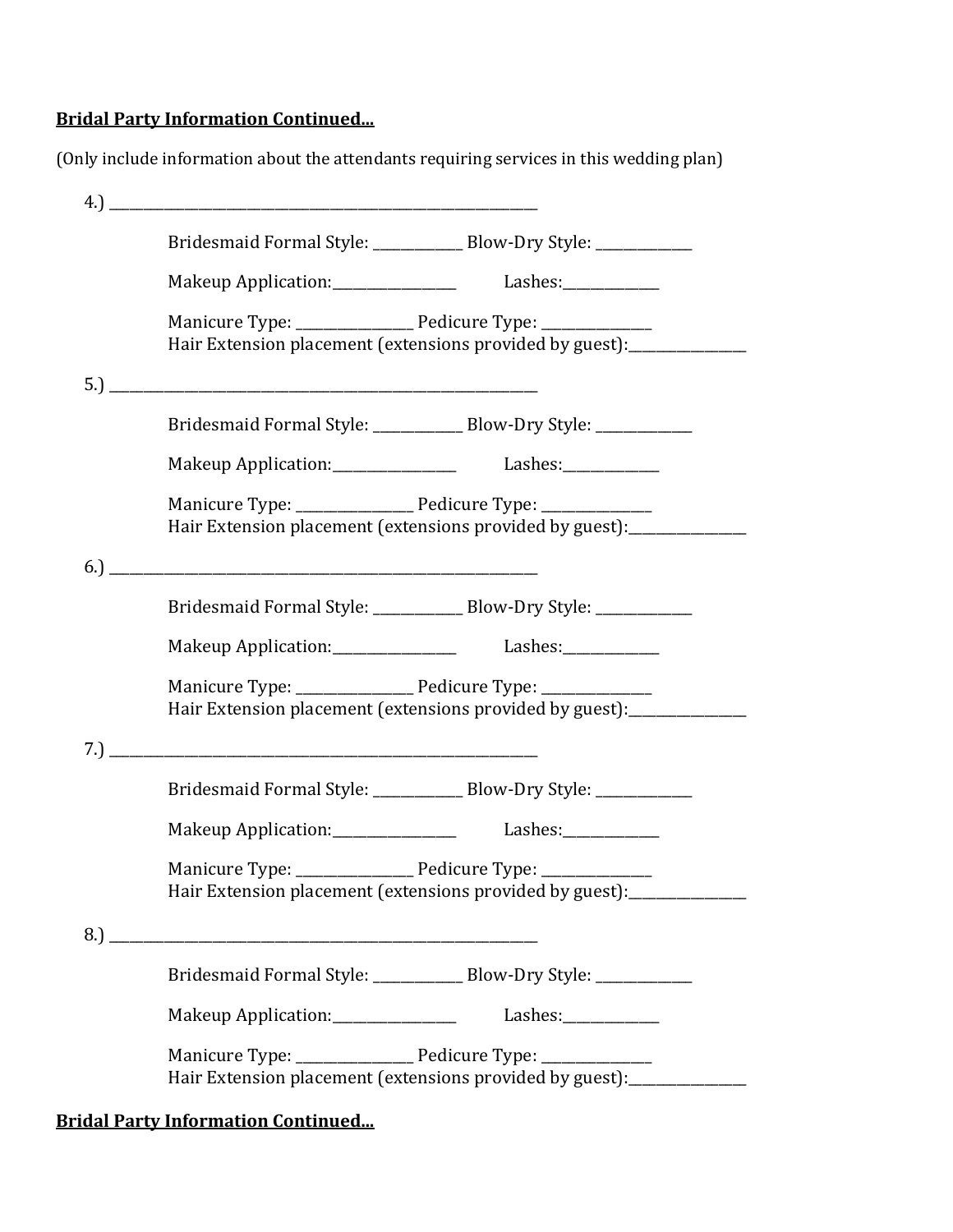(Only include information about the attendants requiring services in this wedding plan)

|                                                              | Bridesmaid Formal Style: _____________ Blow-Dry Style: ___________      |
|--------------------------------------------------------------|-------------------------------------------------------------------------|
| Makeup Application: _________________ Lashes: ____________   |                                                                         |
|                                                              | Hair Extension placement (extensions provided by guest): _____________  |
|                                                              |                                                                         |
|                                                              | Bridesmaid Formal Style: _____________ Blow-Dry Style: ___________      |
| Makeup Application: ___________________ Lashes: ____________ |                                                                         |
|                                                              | Hair Extension placement (extensions provided by guest): ______________ |
|                                                              |                                                                         |
|                                                              | Bridesmaid Formal Style: ____________ Blow-Dry Style: ___________       |
| Makeup Application: __________________ Lashes: ___________   |                                                                         |
|                                                              | Hair Extension placement (extensions provided by guest):                |
|                                                              |                                                                         |
|                                                              | Bridesmaid Formal Style: _____________ Blow-Dry Style: ____________     |
| Makeup Application: __________________ Lashes: ___________   |                                                                         |
| Hair Extension placement (extensions provided by guest):     |                                                                         |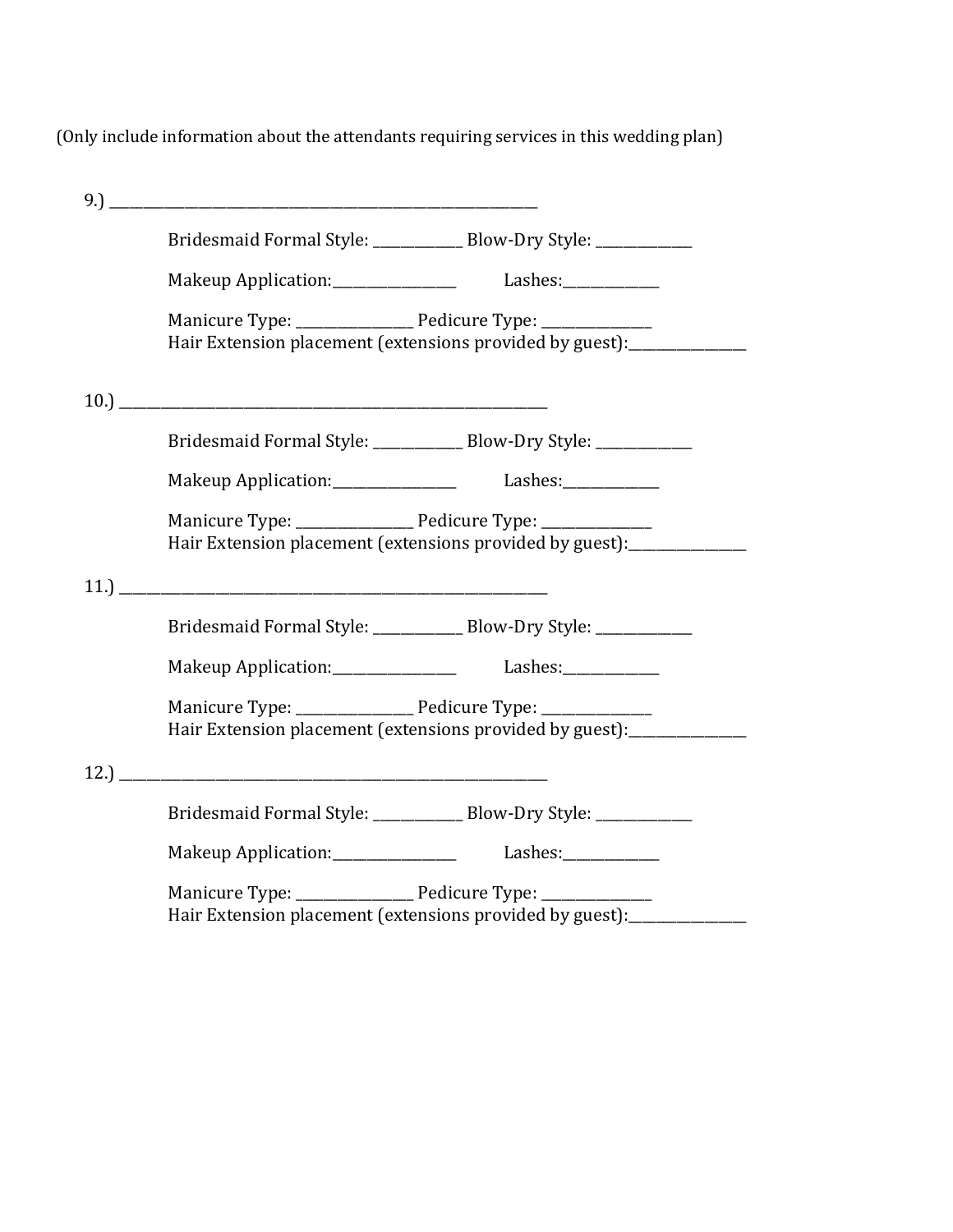# Clear Waters Salon Wedding Contract Terms & Conditions:

All reservations must be secured with a credit card. Reservations are subject to availability. We require all cancellations & changes to be made 7 days prior to the date of your reservation. If services are canceled, changed or missed after the cancellation period of 7 days, the contact person will be charged the full price for all services missed/changed/canceled. Gratuity is not included in the service price. Contact person will receive confirmation when your application is approved. Clear Waters Salon and Day Spa is not required to inform all attendants of cancellation policy or confirmation of time and services. It is the contact person's responsibility to inform all members of this binding contract. All prices are subject to change.

Each Guest in the bridal party should check in with the reception desk 10 minutes prior to their scheduled start time. Guests may not "trade" appointments with a friend. Stylists are secured for varying amounts of time depending upon the services requested.

Special Occasion Guests must arrive with **completely clean, dry hair**. If a shampoo and blow-dry is required before an updo an additional \$30 will be charged. Remember to wear a button down shirt to make getting dressed easy. Photos will greatly improve the communication with your Stylist, please bring them to your appointment.

Trials: The cost of your trial (Hair and/or Makeup) is not included in any day of cost.

Hours: Please note that Clear Waters Salon opens at 8 AM on Friday and 9 AM on Saturday and Sunday. Hours of opening subject to change.

| Credit Card Type:<br>Credit Card #: |  |  |
|-------------------------------------|--|--|
|-------------------------------------|--|--|

Expiration Date: The MCode

Name as appears on card: \_\_\_\_\_\_\_\_\_\_\_\_\_\_\_\_\_\_\_\_\_\_\_\_\_\_\_\_\_\_\_\_\_\_\_\_\_\_\_\_\_\_\_\_\_\_\_

Billing Address: \_\_\_\_\_\_\_\_\_\_\_\_\_\_\_\_\_\_\_\_\_\_\_\_\_\_\_\_\_\_\_\_\_\_\_\_\_\_\_\_\_\_\_\_\_\_\_\_\_\_\_\_\_

I have reviewed the above information and agree to all conditions for payment and cancellation.

Signature: \_\_\_\_\_\_\_\_\_\_\_\_\_\_\_\_\_\_\_\_\_\_\_\_\_\_\_\_\_\_\_\_\_\_\_\_\_\_\_\_\_ Date: \_\_\_\_\_\_\_\_\_\_\_\_\_\_\_\_\_\_\_\_\_\_

Once again, we thank you for choosing Clear Waters Salon Spa to share on your special day. Williams Bay - (262)245-2444